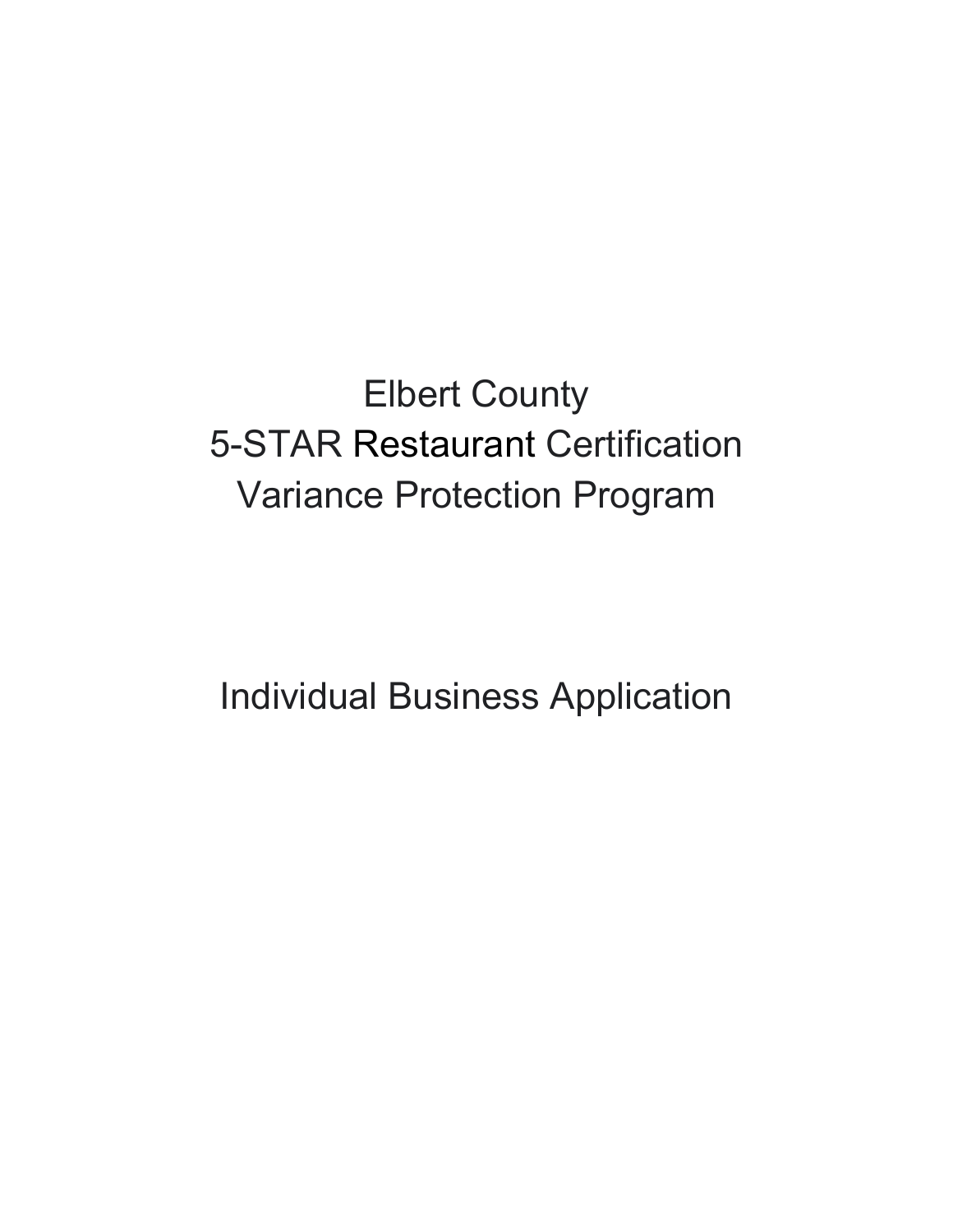# Elbert County 5-STAR Restaurant Certification

The variance protection program supports local businesses in their efforts to implement safe practices related to COVID-19. Participation is a completely voluntary and was introduced to provide a path to reopen indoor dining. This program serves as a directory of dining establishments recognized for their efforts to keep our community safe and open.

By completing this packet (pages 3-5), you are expressing interest in participating in the Restaurant Variance Protection Program (5-star). Once approved, an Elbert County Public Health representative will visit your facility to assess measures related to COVID-19 safety practices.

## **Need assistance?**

If you need assistance filling out this application or have any concerns or questions regarding how you might meet the requirements, please email or call the Administrative Committee member for your area:

annette@pattyannscafe.com 303-249-6038 **ELBERT SIMLA** Dana Mulvihill **Cené** Kurtchi South40BarandGrill@hotmail.com 303-927-9481

#### **KIOWA ELIZABETH-EAST ELIZABETH-WEST**

Annette Burmaster The BJ Hutchinson **Holly Figueroa** bernieskitchen80107@gmail.com 719-205-7259 ckurtchi@outlook.com 719-600-7059

holly4pool@gmail.com 303-917-6555

## **What are the benefits?**

| Level       | <b>Eligibility</b>                                                                                                           | <b>Benefit for Certified Businesses</b>                                                |
|-------------|------------------------------------------------------------------------------------------------------------------------------|----------------------------------------------------------------------------------------|
| Green       | An automatic capacity increase<br>process is already built into<br><b>Protect Our Neighbors</b>                              | Increases consumer confidence                                                          |
| <b>Blue</b> | <b>Eligible</b>                                                                                                              | Certified businesses can operate with<br>an additional 50 people added to their<br>cap |
| Yellow      | Eligible                                                                                                                     | Certified businesses can operate at<br><b>Blue capacity levels</b>                     |
| Orange      | <b>Eligible</b>                                                                                                              | Certified businesses can operate at<br><b>Yellow</b> capacity levels                   |
| Red         | Eligible ONLY if a county has had<br>a 2 week sustained decline in<br>incidence, percent positivity,<br>and hospitalizations | Certified businesses can operate at<br><b>Orange</b> capacity levels                   |
| Purple      | Not eligible                                                                                                                 | Not eligible                                                                           |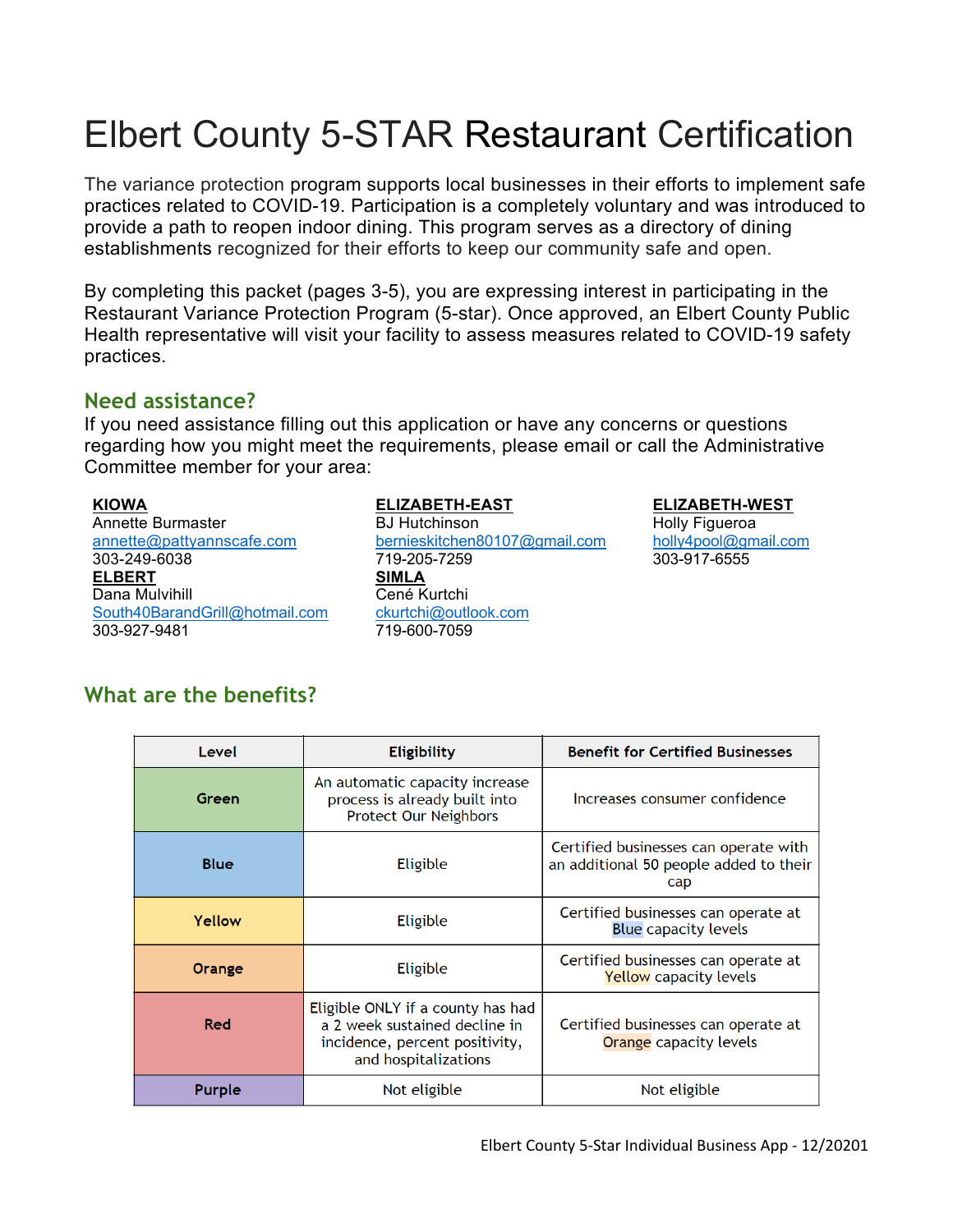## **Who is eligible?**

Once the program is authorized in Elbert County by the state, individual dining establishments who choose to apply may be certified by submitting this application for approval. The next few pages provide detailed guidance on the requirements. Restaurants seeking certification agree to meet specific standards of operation that then allow fewer restrictions on dining capacity (and allows resumption of indoor dining even in level RED).

## **What if cases rise in a community?**

If a county sees a significant rise in cases or hospitalizations, then the program is suspended. This automatically occurs if the region reaches more than 90% of their county's/RETAC ICU hospital capacity.

If a county is in mitigation, or a stricter local public health order in lieu of moving on the dial, all businesses must follow the dial level of their county and are not eligible for capacity increases during that period.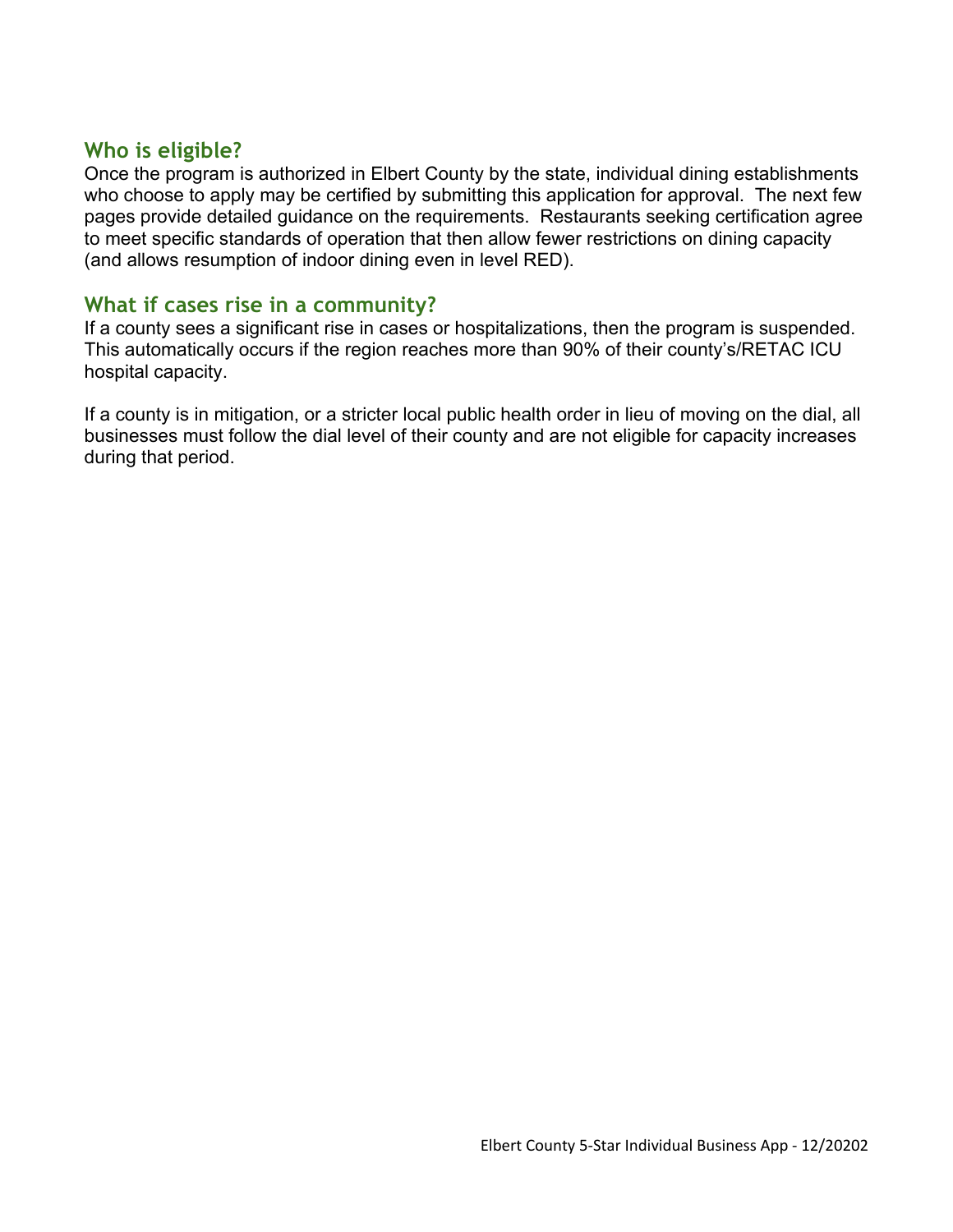## **5-Star Certification Business Application**

All fields Required

Date: \_\_\_\_\_\_\_\_\_\_\_\_\_\_\_\_\_\_\_\_\_

### Business Name

Your answer

## Business Address

Your answer

## Contact Name

Your answer

#### Phone Number

Your answer

### Email address

Your email

## Ideal time for a pre-certification assistance visit?

Your answer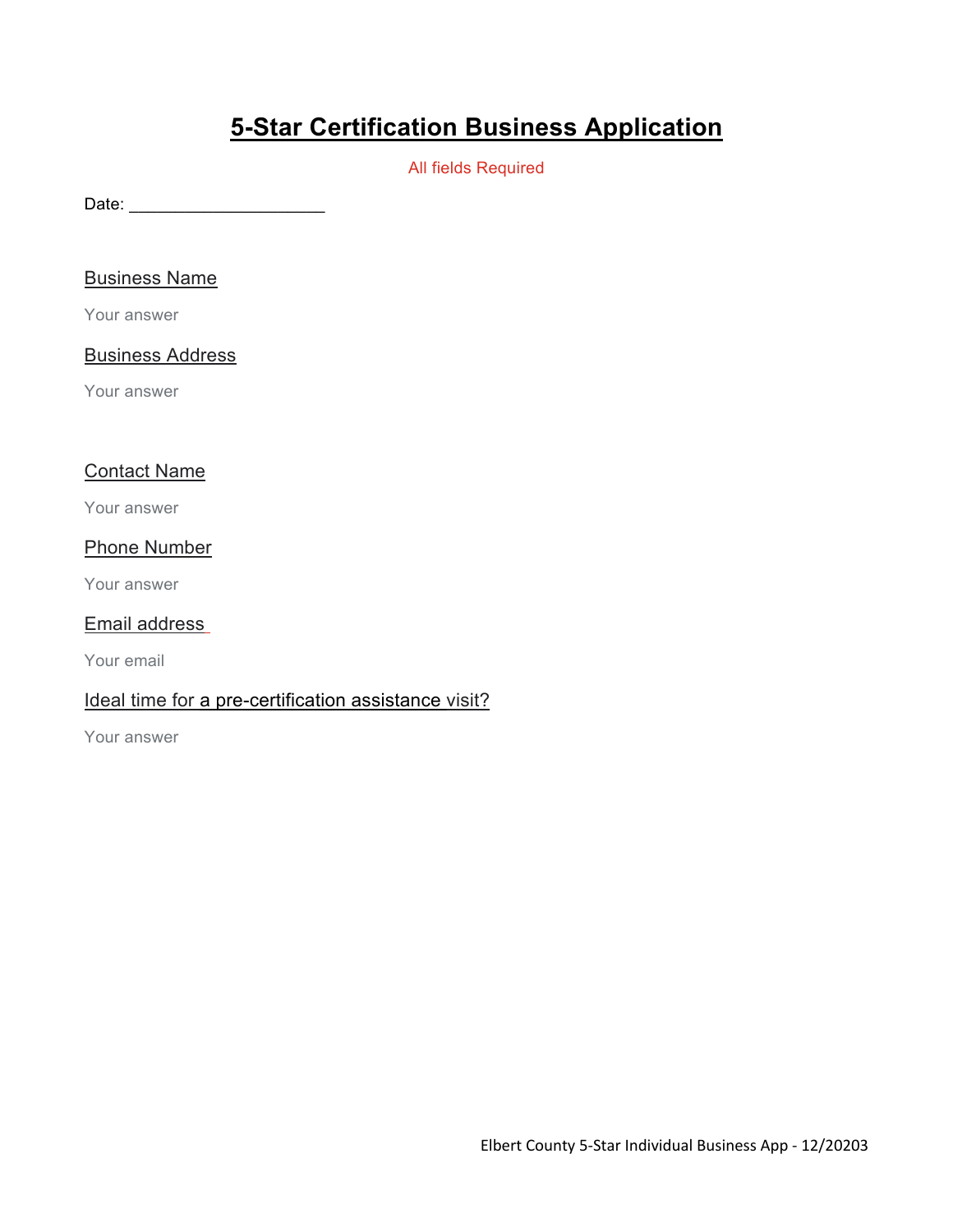## BUSINESS SPECIFIC WRITTEN IMPLEMENTATION & COMPLIANCE PLANS **(required)**

| <b>Mitigation Strategies</b>                                                                                                                                                                                                                                                          | <b>CERTIFIED</b><br><b>QUALIFICATION</b><br>S | <b>Implementation Plan Details</b>                                                                                                                                                               |
|---------------------------------------------------------------------------------------------------------------------------------------------------------------------------------------------------------------------------------------------------------------------------------------|-----------------------------------------------|--------------------------------------------------------------------------------------------------------------------------------------------------------------------------------------------------|
| MASKS ARE MANDATORY AND ENFORCED<br>Masks are only removed for eating and drinking<br>indoors. While talking to servers/hosts, waiting to<br>order or for food, or talking to others at the table<br>while not actively eating, masks must be replaced.<br>Signage provided by County | Required                                      | (i.e., display signage, employee training plan)                                                                                                                                                  |
| TABLE AND HOUSEHOLD DISTANCING<br>Table distancing must be 10' if the county is in RED<br>or at appropriate level for other colors. In RED,<br>tables may only have members from the same<br>household.<br><b>Signage provided by County</b>                                          | RED - 10'<br>ORANGE -6'<br>YELLOW-6'          | (i.e., shown in floor layout plan)                                                                                                                                                               |
| Regular sanitation and cleaning of high<br>touch surfaces                                                                                                                                                                                                                             | $\mathscr Q$<br>Required                      | (i.e., sanitation log used for tracking and monitoring)                                                                                                                                          |
| Daily employee symptom and exposure<br>checks<br>Sample employee screening form provided                                                                                                                                                                                              | Required                                      | (i.e., employee screening log used for tracking and<br>monitoring)                                                                                                                               |
| Screen for symptoms and record customer<br>names and contact info to support tracing<br>Sample form provided                                                                                                                                                                          | Required                                      | (i.e., customer screening log used for symptom checks and<br>contact information)                                                                                                                |
| <b>RESERVATIONS</b><br>If not using reservations, must document how you<br>will ensure people from different households<br>remain 10' apart and do not congregate while<br>waiting. You must also keep a log of what table a<br>customer occupied.<br>See screening information above | $\blacklozenge$<br>Recommende<br>d            | (i.e., reservation log used for tracking and contact<br>information)                                                                                                                             |
| Process for outbreak detection, reporting,<br>and response                                                                                                                                                                                                                            | $\mathscr{Q}$<br>Required                     | See Guidance Below                                                                                                                                                                               |
| <b>VENTILATION IMPROVEMENT BY:</b><br>HVAC improvements, or<br>HEPA filters appropriate for space size, or<br>Permanently open windows.<br>State Ventilation guidelines included                                                                                                      | Required                                      | <b>Proof of compliance</b><br>Example: HVAC vendor certification of<br>$\overline{\circ}$<br>maintenance schedule and filter efficiency<br><b>Example: Note windows on floor plan</b><br>$\circ$ |
| Exposure notification app promotion &<br>outreach to employees and customers<br>Signage provided by County                                                                                                                                                                            | $\mathscr{Q}$<br>Required                     | Display signage                                                                                                                                                                                  |
| PUBLICLY DISPLAYED INSTRUCTIONS FOR A<br><b>CUSTOMER TO LODGE COMPLIANCE</b><br><b>COMPLAINTS TO THE ADMINISTRATIVE</b><br><b>COMMITTEE</b><br>Signage provided by County                                                                                                             | Required                                      | Display signage                                                                                                                                                                                  |
| EXTRA EFFORT TO CREATE SPECIAL HOURS<br>OR ACCOMODATIONS FOR AT RISK<br><b>POPULATIONS</b>                                                                                                                                                                                            | $\blacklozenge$                               | (i.e., describe implementation plan)                                                                                                                                                             |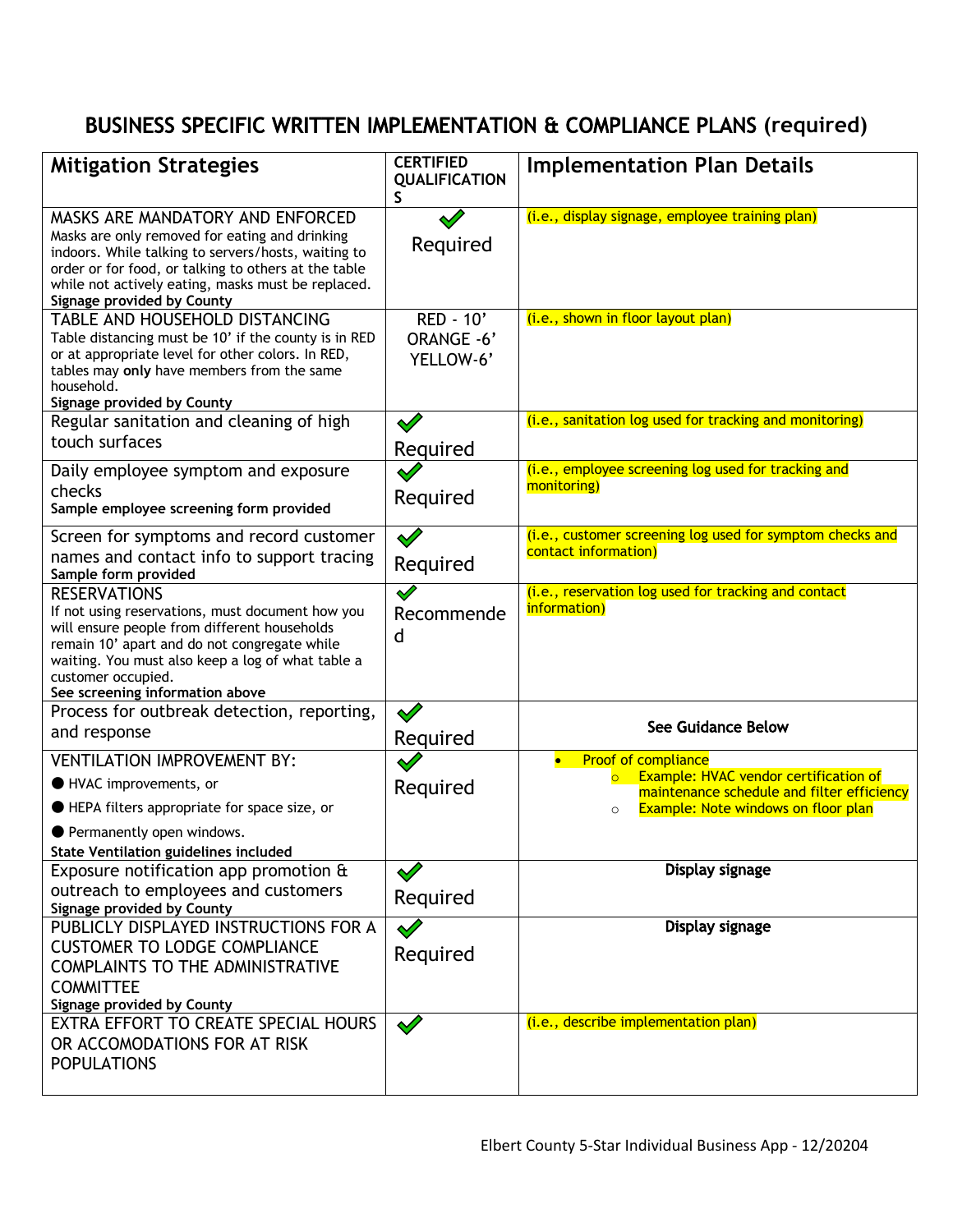| <b>ZERO PRIOR CITATIONS OF</b> | <b>Elbert County Public Health validation</b> |
|--------------------------------|-----------------------------------------------|
| NONCOMPLIANCE                  |                                               |

## **FLOOR LAYOUT (required)**

Computer generated or hand-drawn is acceptable

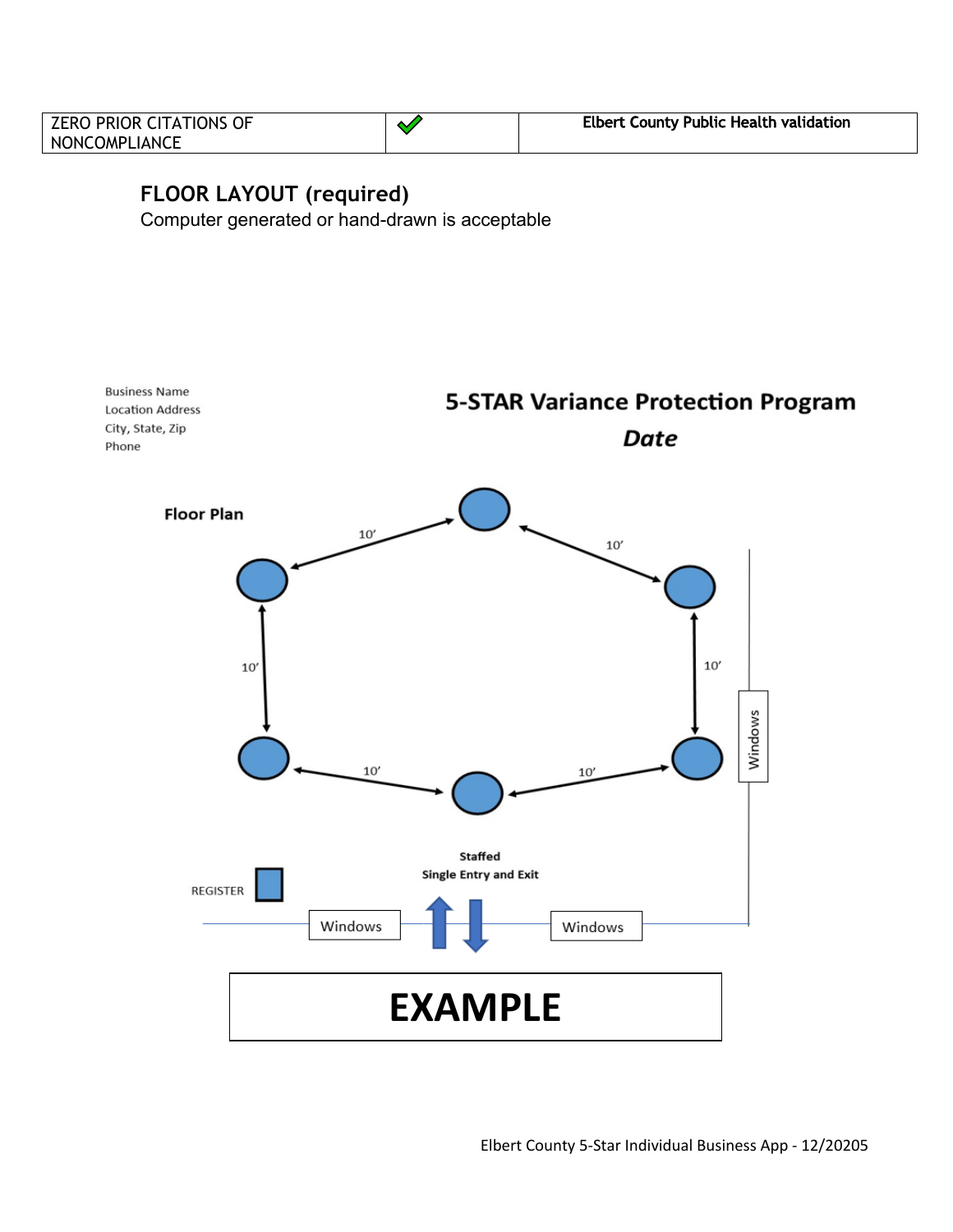## **A. Supporting templates and documentation**

## 1) Sample Employee symptom screening form:

| COVID Symptoms. Cough, Shortness or breath or unncurry breathing, Chins, Muscle aches, Sore throat, New 1033 or taste or smen |          |                           |   |                  |   |                                      |                  |          |                        |          |   |          |                        |             |                  |          |                        |          |          |          |
|-------------------------------------------------------------------------------------------------------------------------------|----------|---------------------------|---|------------------|---|--------------------------------------|------------------|----------|------------------------|----------|---|----------|------------------------|-------------|------------------|----------|------------------------|----------|----------|----------|
|                                                                                                                               | Emp 1    |                           |   | Emp <sub>2</sub> |   |                                      | Emp <sub>3</sub> |          |                        | Emp 4    |   |          |                        |             | Emp <sub>5</sub> |          |                        |          |          |          |
| <b>Employee Sympton Check</b>                                                                                                 |          | Fever 100.4°F<br>or above |   | Exposure         |   | Syptoms/   Fever 100.4°F<br>or above |                  | Exposure | Syptoms/ Fever 100.4°F | or above |   | Exposure | Syptoms/ Fever 100.4°F | or above    |                  | Exposure | Syptoms/ Fever 100.4°F | or above | Syptoms/ | Exposure |
| Friday, January 1, 2021                                                                                                       | Y        | N                         | ٧ | N                | ٧ | N                                    | Y                | N        | Y                      | N        | γ | N        | Y                      | N           | γ                | N        | Y                      | N        | Y        | N        |
| Saturday, January 2, 2021                                                                                                     | Y        | N                         | v | N                | ۷ | N                                    | γ                | N        | Y                      | N        | Υ | N        | Υ                      | N           | Y                | N        | Y                      | N        | Y        | Ν        |
| Sunday, January 3, 2021                                                                                                       | Y        | N                         | ٧ | Ν                | ۷ | N                                    | ٧                | N        | ۷                      | N        | Y | N        |                        | Y N         | Υ                | N        | Y                      | N        | Y        | Ν        |
| Monday, January 4, 2021                                                                                                       | Y        | N                         | ٧ | Ν                | ۷ | Ν                                    | Y                | N        | ٧                      | N        | Y | N        | Υ                      | N           | ٧                | N        | Y                      | N        | Y        | N        |
| Tuesday, January 5, 2021                                                                                                      | Y        | N                         | ٧ | Ν                | ٧ | Ν                                    | Y                | Ν        | ٧                      | N        | γ | N        | Υ                      | N           | γ                | N        | Y                      | N        | Y        | N        |
| Wednesday, January 6, 2021                                                                                                    | Y        | N                         | ٧ | N                | ٧ | N                                    | v                | N        | ٧                      | N        | ٧ | N        | γ                      | N           | Y                | N        | Y                      | N        | γ        | N        |
| Thursday, January 7, 2021                                                                                                     | Y        | N                         | ٧ | N                | ٧ | N                                    | Y                | N        | ٧                      | N        | Y | N        | Y                      | N           | γ                | N        | Y                      | N        | Υ        | N        |
| Friday, January 8, 2021                                                                                                       | Y        | N                         | γ | N                | Y | N                                    | Y                | N        | Y                      | N        | γ | N        | Y                      | $\mathbf N$ | Y                | N        | Y                      | N        | Υ        | N        |
| Saturday, January 9, 2021                                                                                                     | Y        | N                         | γ | N                | γ | N                                    | Y                | N        | Y                      | N        | Y | N        |                        | Y N         | Y                | N        | Y                      | N        | Y        | N        |
| Sunday, January 10, 2021                                                                                                      | Y        | N                         | ٧ | Ν                | ٧ | N                                    | Y                | Ν        | Υ                      | N        | Y | N        |                        | Y N         | Y                | N        | Y                      | N        | Y        | N        |
| Monday, January 11, 2021                                                                                                      | Y        | N                         | ٧ | N                | ٧ | Ν                                    | Y                | N        | Y                      | N        | Y | N        |                        | Y N         | Y                | N        | Y                      | N        | Y        | N        |
| Tuesday, January 12, 2021                                                                                                     | Y        | N                         | ٧ | Ν                | ۷ | Ν                                    | γ                | N        | Y                      | N        | Y | N        | Y                      | <b>N</b>    | γ                | N        | Y                      | N        | Y        | N        |
| Wednesday, January 13, 2021                                                                                                   | Y        | N                         | v | Ν                | ٧ | Ν                                    | ٧                | Ν        | ٧                      | N        | ٧ | N        | Y                      | N           | v                | N        | Y                      | N        | Y        | Ν        |
| Thursday, January 14, 2021                                                                                                    | <b>Y</b> | N                         | v | N                | ٧ | Ν                                    | v                | N        | ٧                      | N        | ٧ | N        | ٧                      | N           | γ                | N        | Y                      | N        | Y        | N        |
| Friday, January 15, 2021                                                                                                      | Υ        | N                         | ٧ | Ν                | ٧ | N                                    | ٧                | N        | Y                      | N        | γ | N        | Y                      | N           | Y                | Ν        | Y                      | N        | Y        | N        |

## COVID Symptoms: Cough, Shortness of breath or difficulty breathing, Chills, Muscle aches, Sore throat, New Joss of taste or smell

## 2) Sample Customer symptom screening and contact tracing form

#### COVID-19: Customer Log

Businesses are required to keep a detailed log of customer interactions under the 5-Star Certification Variance Protection Program, in case contact tracing becomes necessary. You must fill out and keep this information for each customer interaction, and give these logs to the Elbert County Health Department, if requested. Please write legibly. Retain logs for three months in a secure place.

#### **Business name:**

#### **Business address:** COVID Symptoms: Cough, Shortness of breath or difficulty breathing, Chills, Muscle aches, Sore throat, New loss of taste or  $\mathbf{r}$

| smell          |    |            |              |             |                           |   |           |
|----------------|----|------------|--------------|-------------|---------------------------|---|-----------|
|                |    |            |              |             |                           |   | Symptoms/ |
| DATE           | IN | <b>OUT</b> | <b>TABLE</b> | <b>NAME</b> | PHONE/ EMAIL              |   | Exposures |
| $1/1/2021$ 9am |    | 10am       |              | 1 John Doe  | 111-111-1111 John@doe.com | Y | N         |
|                |    |            |              |             |                           |   |           |
|                |    |            |              |             |                           |   |           |
|                |    |            |              |             |                           |   |           |
|                |    |            |              |             |                           |   |           |
|                |    |            |              |             |                           |   |           |
|                |    |            |              |             |                           |   |           |
|                |    |            |              |             |                           |   |           |
|                |    |            |              |             |                           |   |           |

## 3) Ventilation Information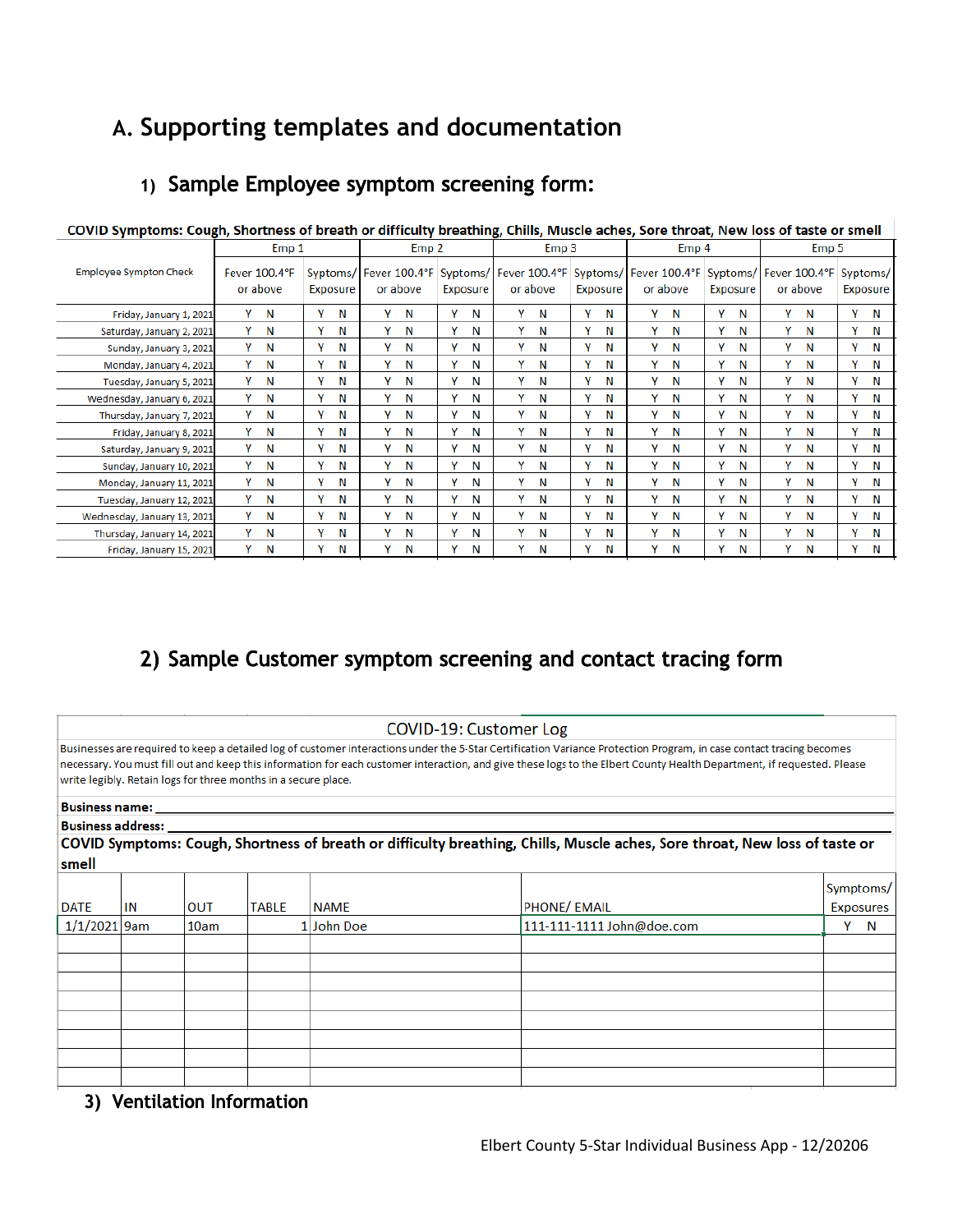## **Natural ventilation**

Even with an open window or door, natural ventilation can be limited if inside and outside temperatures are

similar and there is little wind. Below are strategies to increase natural ventilation indoors.

- Ventilation can be increased through cross-ventilation, by opening windows (or doors) at opposite sides of a buildings (but preferably not directly opposite of each other), and keeping internal doors open
- Opening the highest and lowest windows at the same time (especially on different floors) can also help to increase ventilation.
- **•** Local bathroom or kitchen fans that exhaust air outdoors and remove contaminants directly from the room where the fan is located also increase the outdoor air ventilation rate and can be turned on in areas that are occupied to increase ventilation.

#### **Fan use**

Consider using indoor fans in combination with open doors or windows to further increase ventilation. In addition to specialized window fans, box fans or tower fans can be placed in front of a window. Fans can face toward the window (blowing air out of the window) or away from the window (blowing air into the room).

- **•** If a single fan is used, it should be facing (and blowing air) in the same direction the air is naturally moving.
- The direction the air is blowing (in or out of building space) from a particular window or door may change at times, especially on windy days. If these changes are frequent, try moving the fan to another location. Also, you may not need to use a fan on windy days.
- § To help reduce risks of airborne transmission, direct the airflow of the fan so that it does not blow directly from one person to another.
- Consider limiting or removing access to the area directly in front of any ground-level fans to prevent people from standing directly in front of the air flow discharge.
- § Do not use rotating/oscillating fan heads that create "recirculation" and can push air (that may potentially contain virus particles) around in circles. Keep the fans pointing in one direction
- § Oscillating fans may be used if there is no other way to avoid blowing air directly from one person to another. Circulate air away from breathing zones or in an upward direction if at all possible, to avoid fully recirculating the air.

## **Use a portable air cleaner or air purifier**

Air purifiers can help reduce airborne contaminants including viruses in a confined space. However, by itself, a portable air cleaner is not enough to protect people from COVID-19. When used along with other best practices recommended by the CDC, operating an air cleaner can be part of a plan to protect your business.

- § Portable air cleaners with HEPA (high-efficiency particulate air) filters are likely the most effective. Other filter types, including ionizers and ozone generators, have not been proven in infection control and can generate harmful byproducts.
- § To help reduce risks of airborne transmission, direct the airflow of the air cleaner so that it does not blow directly from one person to another.
- Change filters in portable air cleaners according to manufacturer instructions for use.

## **HVAC in commercial buildings**

The HVAC systems typically filter air before it is distributed throughout a building, so consider upgrading HVAC filters as appropriate for your specific building and HVAC system (consult an HVAC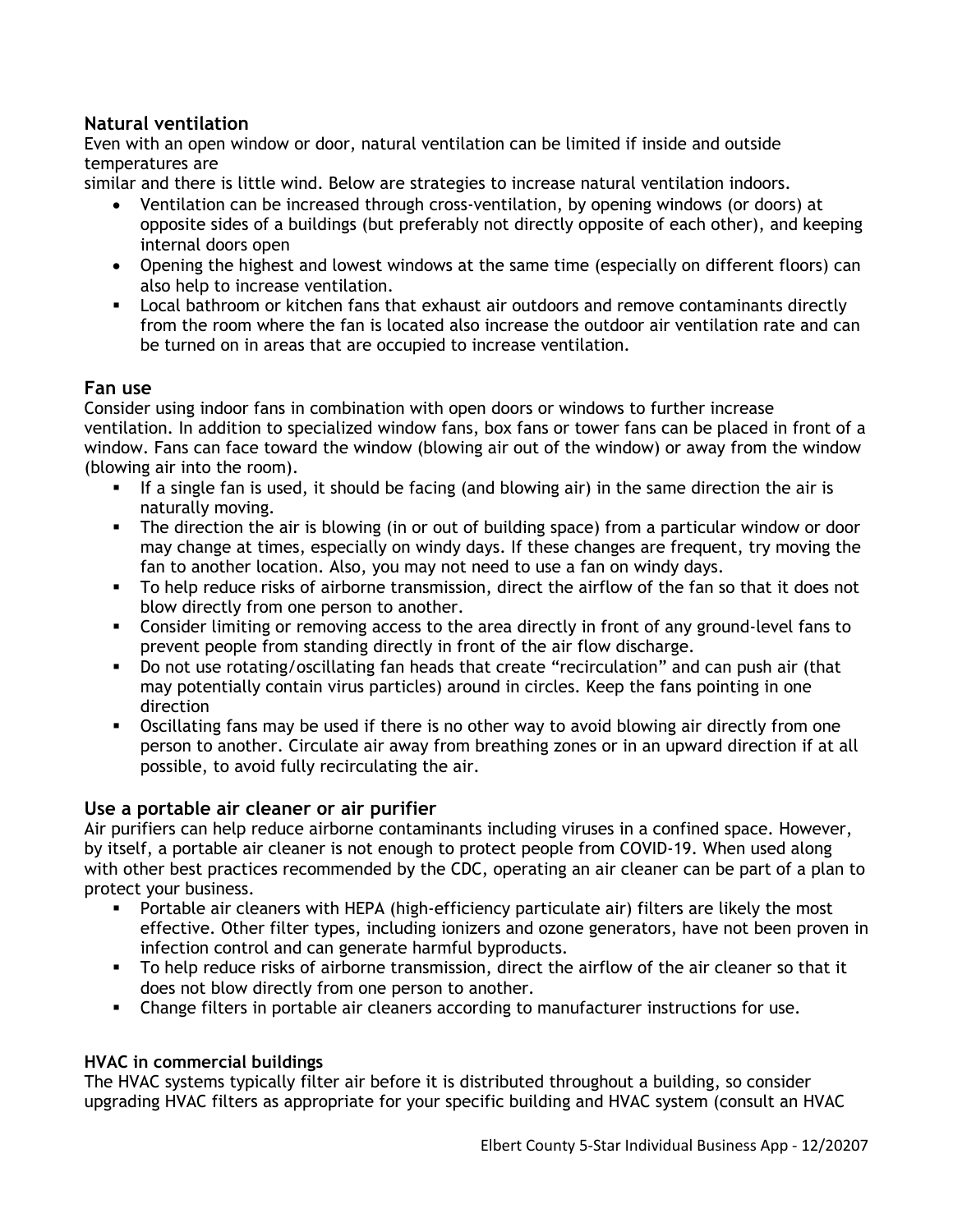professional). The CDC recommends upgrading air filters to the highest efficiency compatible with the HVAC system and checking the filter fit to minimize filter air bypass and leakage.

The following best practices will ensure your system is operating optimally and decreasing the risk of indoor

air contaminants and potential viral transmission:

- § Ensure that you are maintaining the system so that it is operating optimally.
	- $\circ$  Have an HVAC technician perform regular (at least twice per year) maintenance checks, cleaning, and upkeep to ensure the system is running smoothly.
	- $\circ$  Ask an HVAC technician to make a basic assessment of airflow directions and system function and adjust as recommended.
	- o Replace filters regularly and use the top-rated filters for the system (HEPA or MERV-13 or higher is best if the system can accommodate it and handle the pressure drop it creates).
	- $\circ$  Set air exchange rates to the highest settings allowed by the system.
- § Maximize the dilution of indoor contaminants by running the system as much as possible while the building is occupied.
	- $\circ$  Consider keeping the ventilation system running 24/7. This will ensure that the building is able to purge interior spaces after use.
		- § Many buildings have HVAC systems that operate the ventilation system during occupied hours and then off completely at night or other periods when the building is unoccupied. While turning the system off may save energy, maintaining airflow after the space is occupied will help "flush" air through and can clear any contamination of the space that occurred while it was occupied.
		- § If HVAC is turned off or airflow rates minimized when the space is unoccupied, it is recommended to turn back on or increase to full capacity and run the system for at least 2 hours before occupancy, and 2 hours after the last cleaning is completed before turning off again.
		- § Maintaining air circulation when spaces are not occupied, allows clean air exchange to occur between occupants.
		- § If the space will be unoccupied for an extended period of time, turning off the HVAC/ventilation may make sense. Allow the system to flush air through the space for some time after occupants leave (e.g., 24 hours) before shutting it off, and then when restarting the system again before occupancy, allow time for air exchange before the space is reoccupied.
- **•** If COVID-19 cases are identified in the building:
	- $\circ$  Change filters including those in portable units, while the system is turned off (do not have occupants in the space while the system is off). Wear gloves and respiratory protection when changing the filter and dispose of the filter media in a sealed bag.
	- $\circ$  Run the HVAC system at the maximum air exchange rate for which it is designed. It is recommended that the space remains empty of other occupants, if possible, for 24 hours while air exchange occurs.

## 4) Outbreak Detection, Reporting, and Response Plan Information

If there is a suspected outbreak of COVID-19 originating in a restaurant, Elbert County Public Health will work with restaurant management and owner(s) to implement control measures. ECPH will implement CDPHE protocols for communicable disease investigation, including completion of a COVID-19 Outbreak